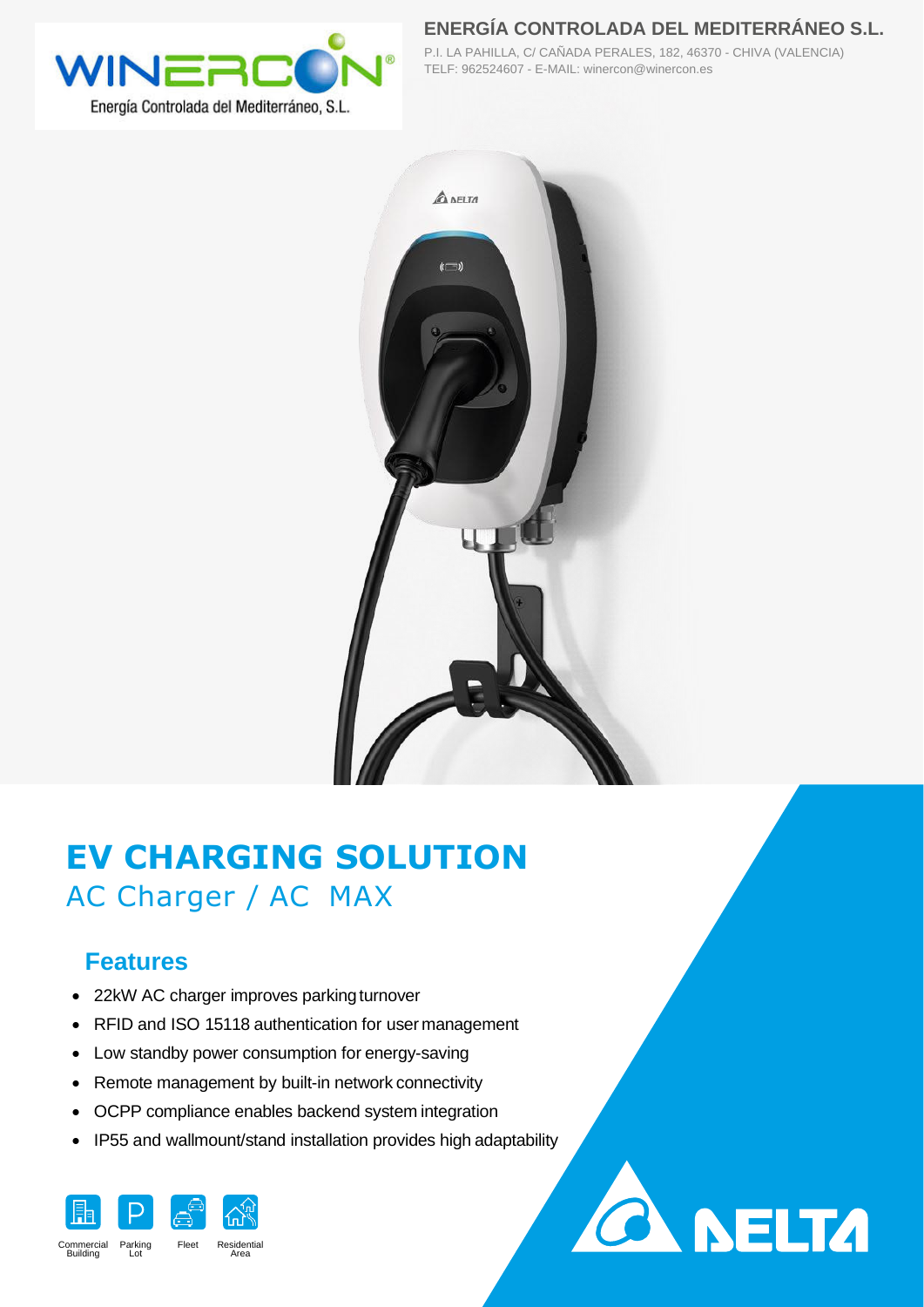#### **Compact and Powerful - Liven up Business and Home Charging**

AC MAX is a smart AC charger supporting maximum 22kW output and global charging interface. With IP55/IK08 and compact design, AC MAX provides high adaptability to outdoor and space-limited sites. By supporting ISO 15118, network connectivity and compatible with OCPP, AC MAX reserves the interoperability for system integration and can be an ideal solution for commercial and residential charging sites.



## **Feature Highlights**